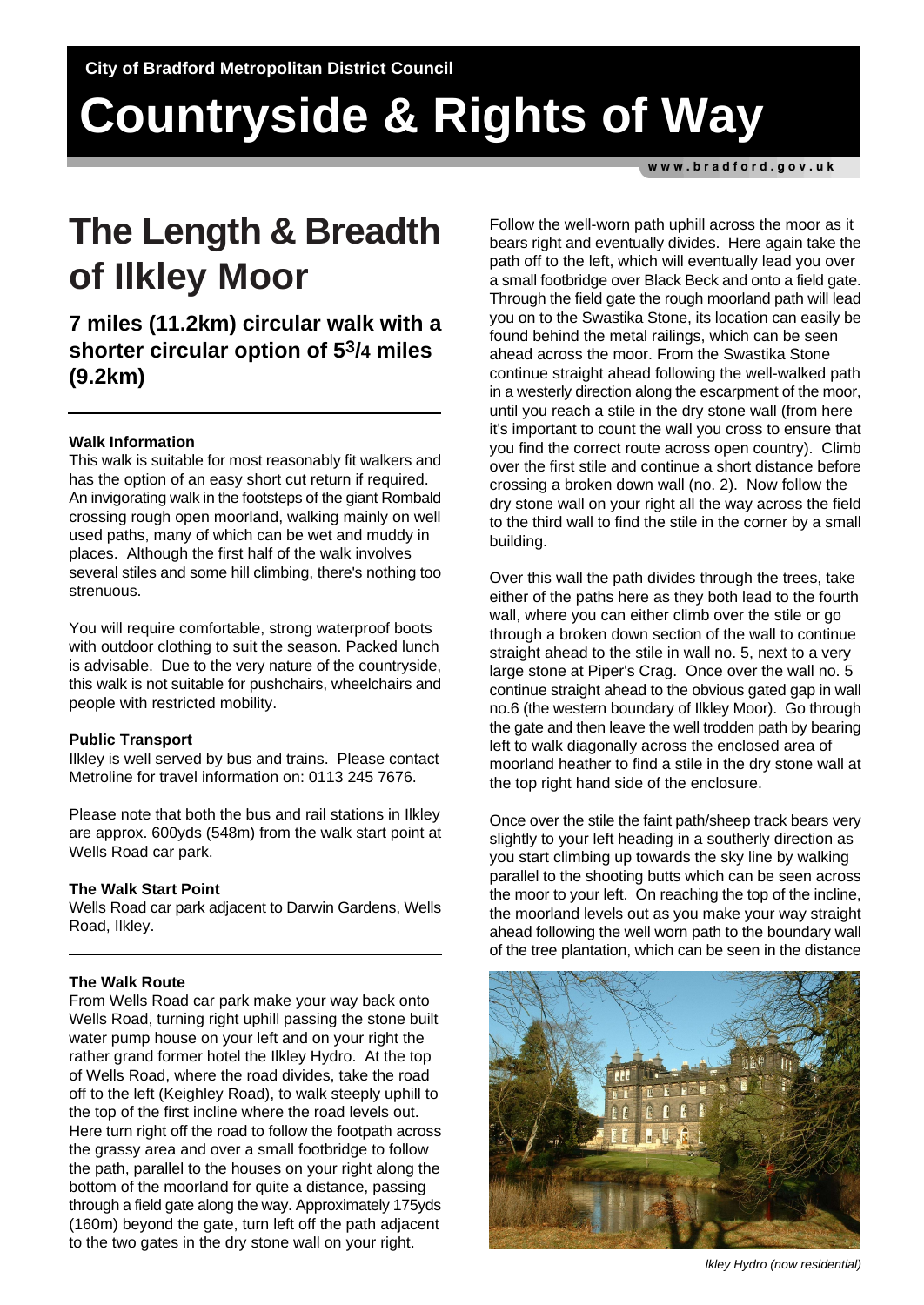at Shepherds Hill. On reaching the plantation boundary wall, turn left to follow the wall on your right (or as near as possible due to the boggy ground) across Crawshaw Moss and up the short incline to the top of West Buck Stones. From the top of West Buck Stones turn left again and continue by following the wall on your right for approx 1/2 mile (0.8km) passing East Buck Stones on the left as you go, until your reach a wide rough road which is the top end of the Keighley Road at Whetstone Gate (here you can cut short your walk, by turning left to walk down Keighley Road to its junction at the bottom with Wells Road, Ilkley from where you started your walk).

To continue on the full walk, cross straight ahead over Keighley Road and continue following the path adjacent to the dry stone wall on your right along the partially paved and often wet moorland, for approx 11/4 miles (2km) to Ashlar Chair passing Whetstone Gate radio masts, Thimble Stones and the highest point on Ilkley Moor 1317ft (402m) above sea level. On reaching Ashlar

Chair noticeable by a large stone and two gateways in the dry stone wall on your right, turn sharp left to follow a well worn path away from the wall and across the moor in a northerly direction heading towards the early warning radar golf balls which can often be seen across the valley at Menwith Hill. After only a short distance the path starts its



 *Whetstone Gate Radio Masts*

descent towards Ilkley crossing straight ahead over a path, which crosses from left to right. The path becomes less defined here but continue downhill to eventually cross over a small gully and onto a much more well used path. Here turn left and continue downhill along the well-worn path and over the boardwalks for quite a distance until you arrive at a very obvious intersection of paths at the top of Ilkley Crags overlooking the town of Ilkley in the valley below. Here bear slightly to your left to go down a very steep flight of stone steps. Once at the bottom continue down the wide rough path until your each a few trees on your right. Just beyond the trees leave the main path by turning right down the much narrower path leading to the rear of White Wells cottage (refreshments available when the flag is flying).

On reaching the back of the building turn right then immediately left down the steps to walk along the side of the building before starting your final descent down the steep footpath back to Wells Road car park which can be seen below.



*East Buck Stones*

#### **Footnote**

We hope you enjoyed your walk. If so tell your friends, if not, or you have encountered any problems please tell us at:

City of Bradford Metropolitan District Council Transportation, Design & Planning The Countryside & Rights of Way Service 5th Floor, Jacobs Well, Bradford BD1 5RW

Tel: 01274 432666 www.bradford.gov.uk e-mail: crow@bradford.gov.uk

**For up-to-date information on Open Country please contact:**



**Access Maps** online at https://www.gov.uk/government/organisations/natural-england

**General Information** Open access contact centre Telephone : 0300 060 2091